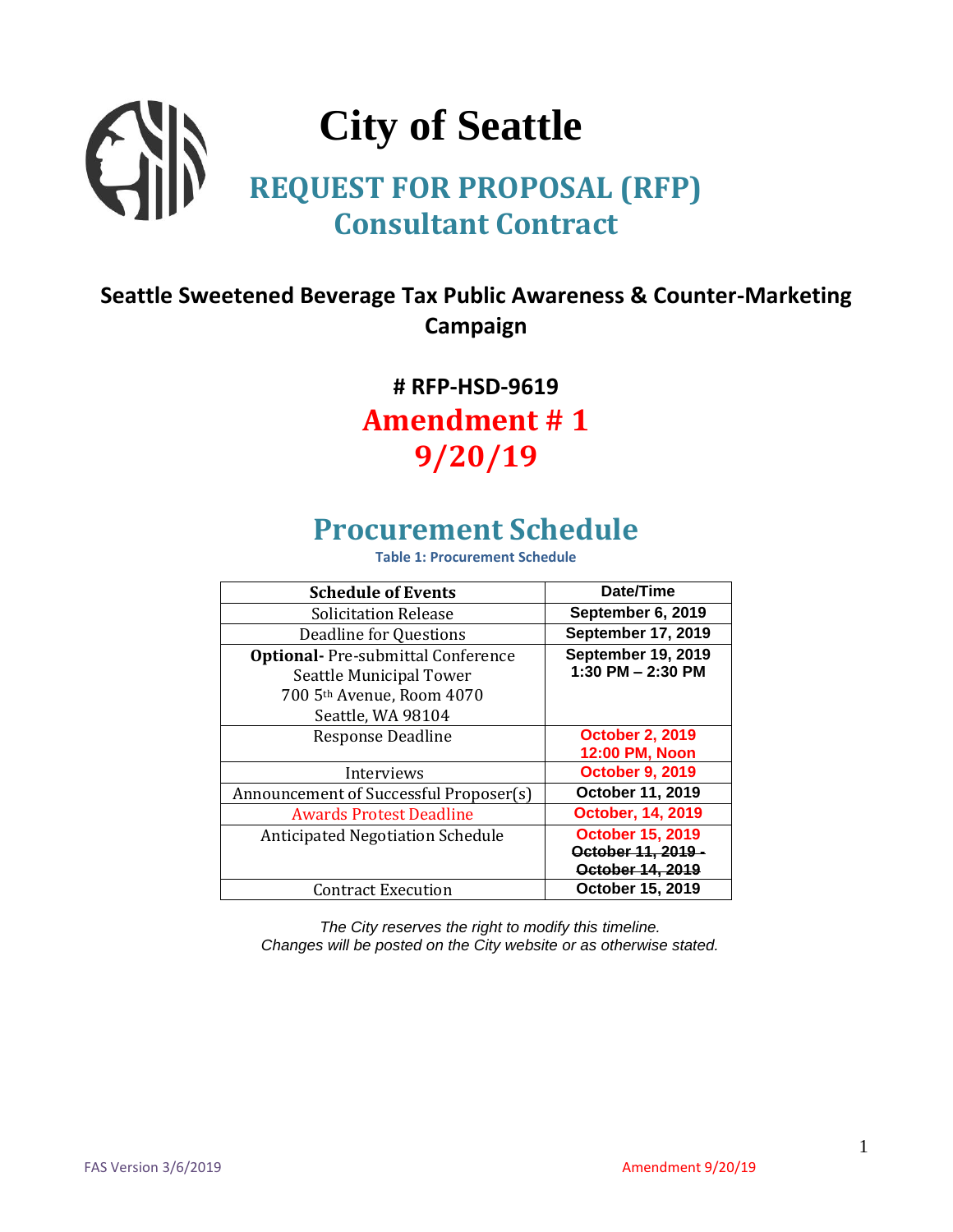# **Funding Process Coordinator Information**

**Funding Process Coordinator: Amaury Ávalos, Funding Process Coordinator, [amaury.avalos@seattle.gov](mailto:amaury.avalos@seattle.gov) , (206)386-1561**

#### **Table 2: Delivery Address**

#### **It is important to use the correct address for the delivery method you chose.**

| Fed Ex & Hand Delivery - Physical   | <b>US Post Office - Mailing Address</b> |  |
|-------------------------------------|-----------------------------------------|--|
| <b>Address</b>                      |                                         |  |
| Youth & Family Empowerment Division | Human Services Department               |  |
| Human Services Department           | <b>Seattle Municipal Tower</b>          |  |
| 700 Fifth Avenue, Suite 5800        | P.O. Box 34215                          |  |
| Seattle, Washington 98104           | Seattle, Washington 98124-4215          |  |
| Attn: Amaury Ávalos                 | Attn: Amaury Ávalos                     |  |

Unless authorized by the Procurement Contact, no other City official or employee may speak for the City regarding this solicitation until the award process is complete. Any Proposer contacting other City officials or employees does so at Proposer's own risk. The City is not bound by such information.

### **Table of Contents**

| 1.  |  |
|-----|--|
| 2.  |  |
| 3.  |  |
| 4.  |  |
| 5.  |  |
| 6.  |  |
| 7.  |  |
| 8.  |  |
| 9.  |  |
| 10. |  |
| 11. |  |
|     |  |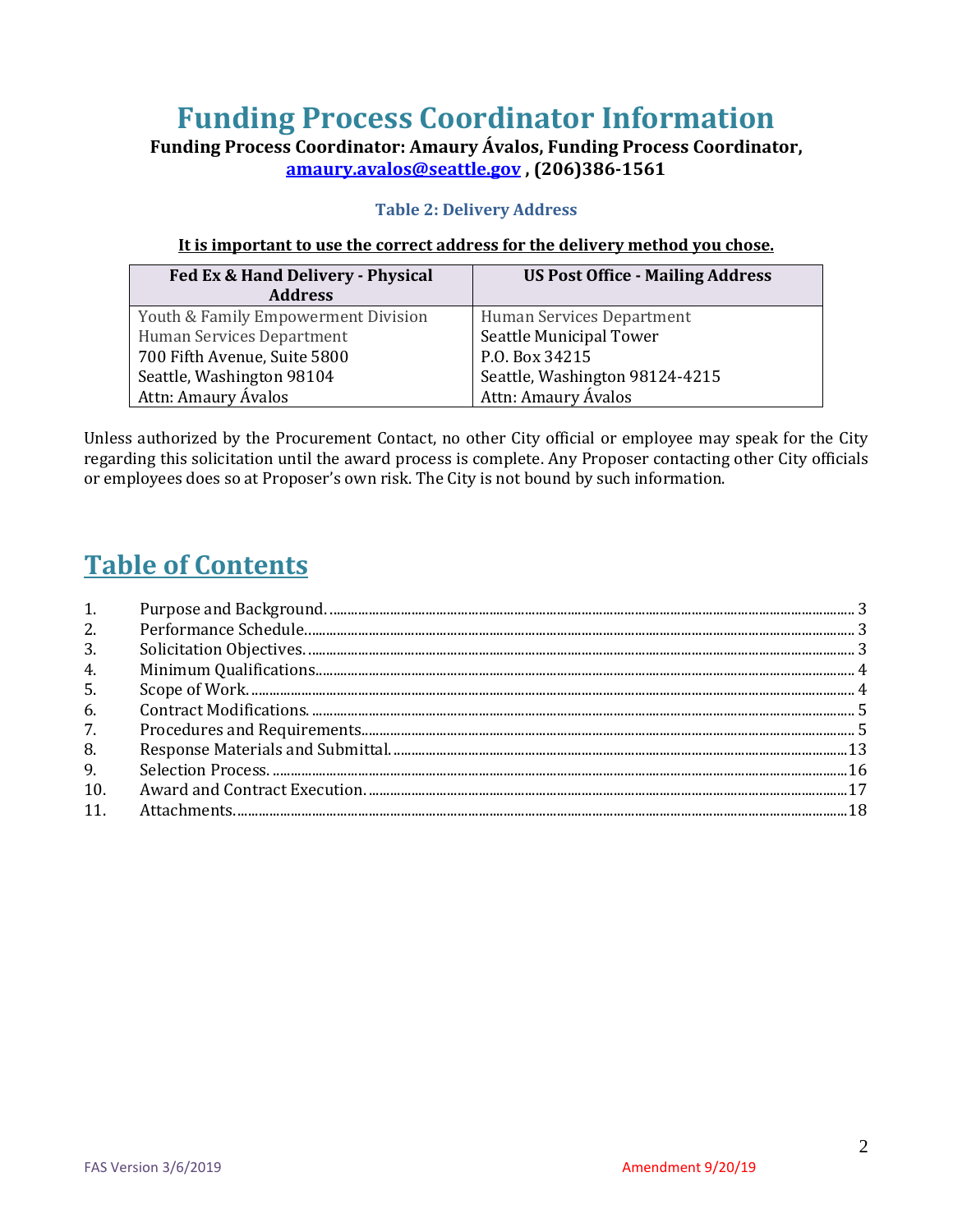# <span id="page-2-0"></span>**1. Purpose and Background.**

#### **Background**

The Seattle Human Services Department (HSD) is leading a public awareness and counter-marketing campaign to reduce consumption of sugary beverages, funded by the City of Seattle's Sweetened Beverage Tax (SBT). The SBT is a tax on the distribution of sweetened beverages in the City of Seattle. The tax is collected on the final distribution of sweetened beverages into Seattle for retail sale in the City. For more information on the tax, please refer to the City's [SBT Home Page.](http://www.seattle.gov/business-licenses-and-taxes/business-license-tax/other-seattle-taxes/sweetened-beverage-tax)

HSD is requesting Statement of Qualifications and proposals from firms for marketing, communications, and community engagement to support this campaign. The firm shall provide professional services to plan, design, facilitate, and execute the public awareness and counter-marketing campaign.

#### **Priority Framing: Population**

Our focus population for this project is 12-29 year-old Black and Latinx individuals and families, as well as low-income populations.

#### **Budget**

For this contract, the selected firm must spend funding with the following considerations in mind:

- 1. In 2019, a minimum of \$236,523 must be spent by the contracted firm, with flexibility for as much as \$473,046 to be spent. the available award amount is up to **\$473,046** to be spent within the 2019 calendar year.
- 2. In 2020**,** HSD's budget for this project is **\$236,523**.

Funds are contingent upon council approval in 2019, date to be determined.

We encourage firms to propose a realistic and meaningful scope of work and budget. If a proposed scope of work and budget necessitates flexibility outside the proposed HSD timeline, the Department will negotiate this upon firm selection.

<span id="page-2-1"></span>The successful Consultant will propose a work plan that reflects these budgetary considerations.

### **2. Performance Schedule.**

This is a multi-phase contract. The contracted firm will adhere to the following estimated schedule:

| <b>Months</b>               | <b>Action</b>                               |
|-----------------------------|---------------------------------------------|
| October 2019 - January 2020 | <b>General Community Engagement</b>         |
| October 2019 - January 2020 | <b>Youth-Led Community Engagement</b>       |
| <b>February-March 2020</b>  | Document Findings, Assess Data, and Produce |
|                             | <b>Community Engagement Report</b>          |
| <b>March-April 2020</b>     | <b>Brand Design and Website Development</b> |
| May-June 2020               | <b>Campaign Execution</b>                   |

## <span id="page-2-2"></span>**3. Solicitation Objectives.**

The City expects to achieve the following outcomes through this consultant solicitation:

1. A public awareness campaign that highlights adverse health effects of sugar-sweetened beverages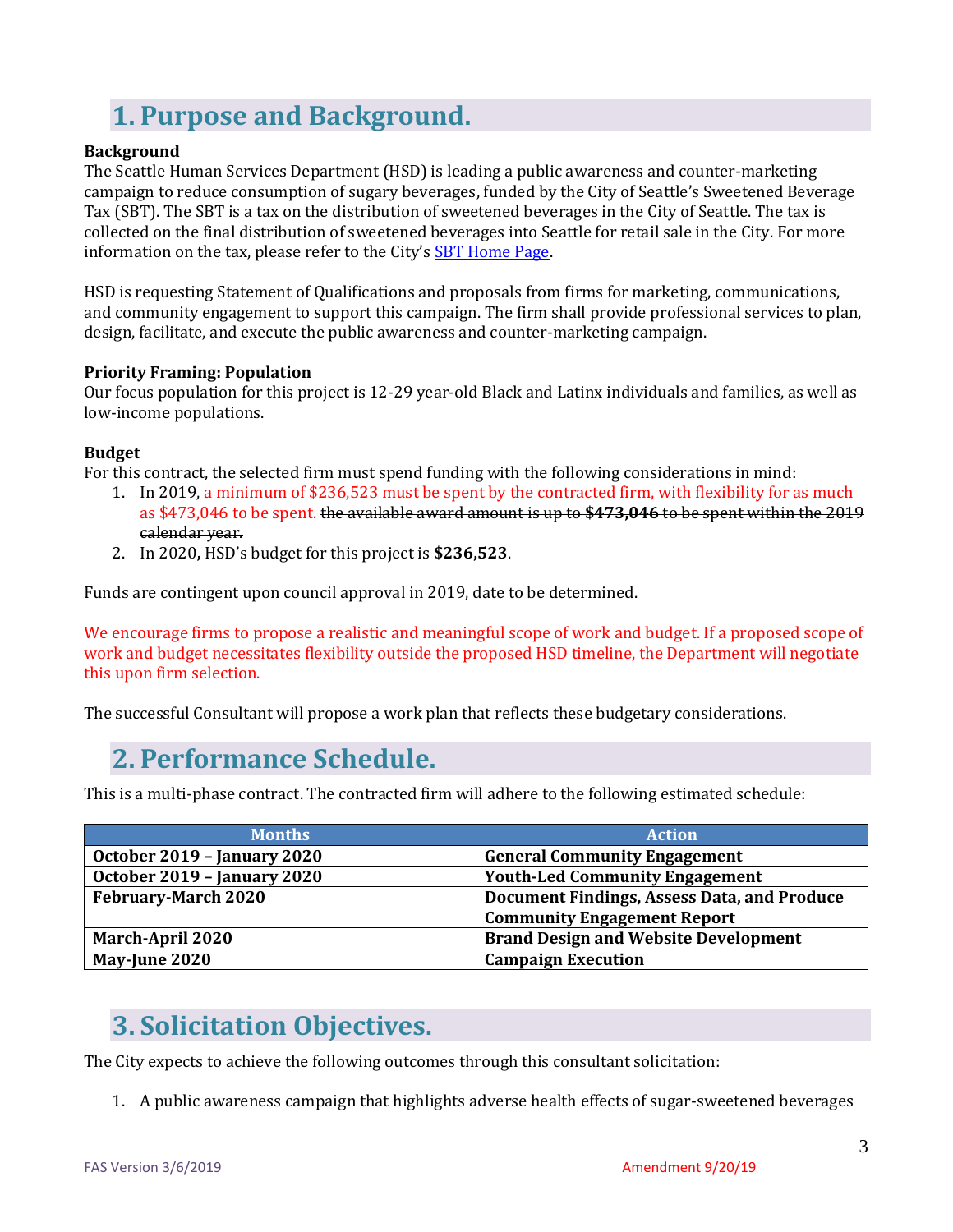(SSBs) and promotes healthier alternatives to SSBs.

- 2. A counter-marketing campaign that includes information about the adverse health effects of SSBs, promotes healthier alternatives, raises awareness of the strategic marketing tactics of SSBs to Black, Latinx, and low-income communities (especially youth and young adults), and generates action and resistance.
- 3. Raise awareness of Seattle's SBT (how it works, revenue raised, how revenue is being used) and build support for the SBT.

## <span id="page-3-0"></span>**4. Minimum Qualifications.**

Consultant shall have 5+ years' experience providing counter-marketing, public awareness, community engagement, and outreach.

## <span id="page-3-1"></span>**5. Scope of Work.**

#### **Project Description**

The Sweetened Beverage Tax Public Awareness & Counter-Marketing Campaign is a multiphase project. The selected consultant shall provide professional services to plan, design, facilitate, and execute the public awareness and counter-marketing campaigns. Elements of the public awareness campaign could include, but are not limited to: paid media via multiple channels (social media, mass media, etc.), earned media, community-based events/outreach, worksite campaigns, social networks, etc. Successful applications will demonstrate integration between the public awareness and counter-marketing campaigns.

Community engagement is a central component of the campaign design process, as well as knowledge of innovative and novel means of marketing and communications, a history of engagement with communities most impacted by the sale of sweetened beverages, and expertise around reaching the focus population. The selected firm will have an established network of community-based organizations to engage with. If not, the firm may subcontract with a community-based organization (CBO) for the community engagement to support outreach efforts. The firm will lead all community engagement efforts with the support of the Funding Process Coordinator.

#### **Requirements for Firm Qualification**

The firm shall have experience with community mobilization, contemporary marketing practices (including social media, media advocacy, and GIS), media literacy, public campaigns, and a knowledge of public health approaches. A firm will be staffed to reflect the focus population and be able to facilitate and engage with Black and Latinx communities. The firm will be comfortable and practiced in facilitating a youth of colorled counter-marketing campaign.

#### **Estimated Project Schedule**

| <b>Month</b>                | <b>Action</b>                                                      |  |
|-----------------------------|--------------------------------------------------------------------|--|
| October 2019 - January 2020 | <b>General Community Engagement</b>                                |  |
|                             | Consultant will support a CBO to develop and test messages and     |  |
|                             | design a paid and earned media sugary drink counter-marketing      |  |
|                             | campaign. Purpose of engagements is to identify target population  |  |
|                             | perspective on the sale of and consumption of sugary sweetened     |  |
|                             | beverages, as well as effective messaging and venues for the media |  |
|                             | campaign. Community engagement will inform branding, campaign      |  |
|                             | design, and eventual implementation.                               |  |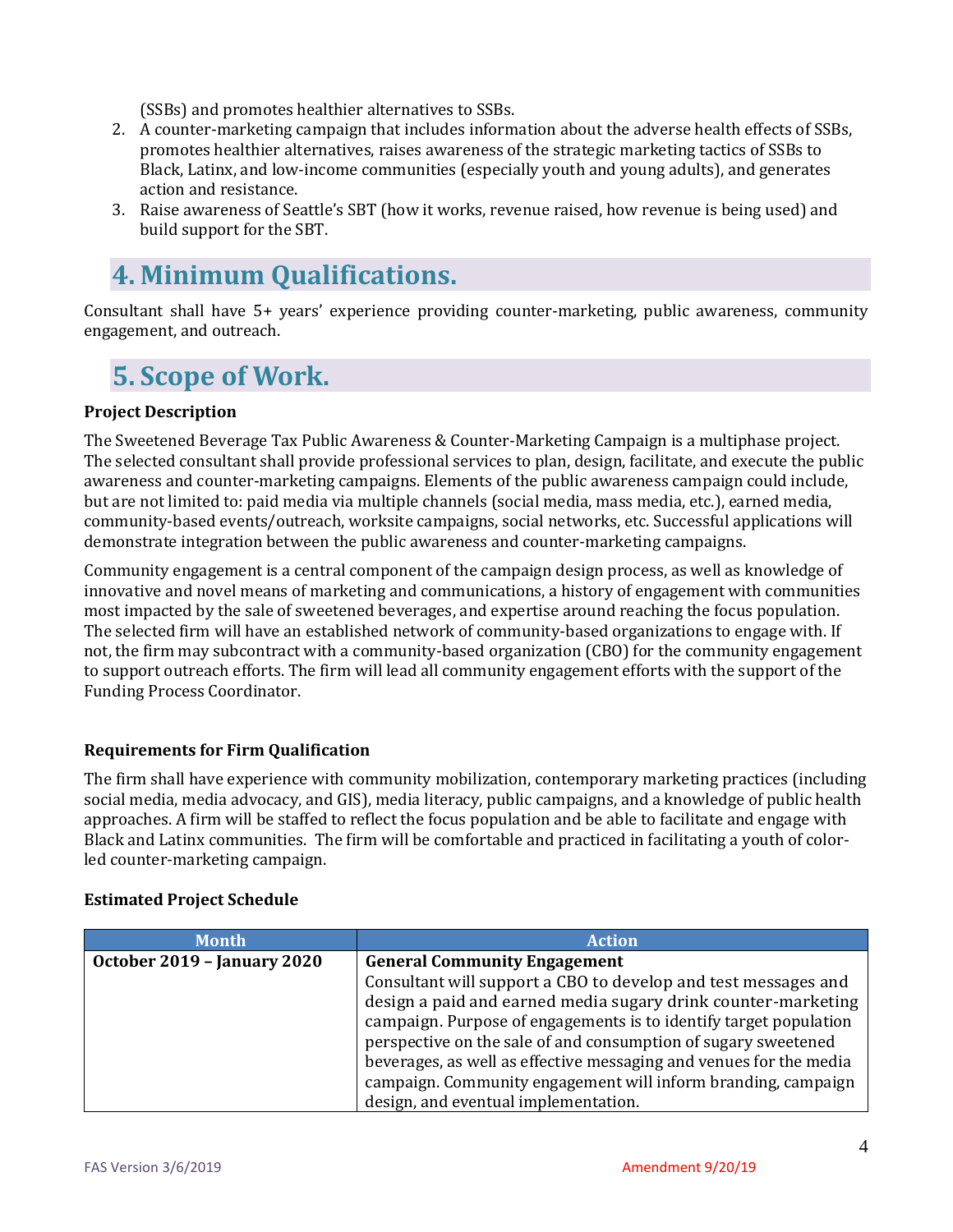| October 2019 - January 2020 | <b>Youth-Led Community Engagement</b>                               |  |
|-----------------------------|---------------------------------------------------------------------|--|
|                             | Consultant will support a CBO to develop and design an approach     |  |
|                             | to engage youth in developing and leading a peer-to-peer sugary     |  |
|                             | drink counter-marketing campaign.                                   |  |
| <b>February-March 2020</b>  | Document Findings, Assess Data, and Produce Community               |  |
|                             | <b>Engagement Report</b>                                            |  |
|                             | Consultant will develop a report communicating findings from        |  |
|                             | community engagement and how they will be incorporated into the     |  |
|                             | campaigns.                                                          |  |
| <b>March-April 2020</b>     | <b>Brand Design and Website Development</b>                         |  |
|                             | Consultant will create a clear and cohesive platform for the public |  |
|                             | awareness and counter-marketing campaign that aligns with           |  |
|                             | community engagement findings and City of Seattle Human             |  |
|                             | Services Department branding.                                       |  |
| May-June 2020               | <b>Campaign Execution</b>                                           |  |
|                             | Consultant will implement the public awareness and counter-         |  |
|                             | marketing campaign in multiple communication channels (e.g.         |  |
|                             | ethnic/community specific radio, TV, newspaper, and social media    |  |
|                             | channels) and through coordinated work with CBOs and youth.         |  |

## <span id="page-4-0"></span>**6. Contract Modifications.**

The City Consultant Contract is attached (See Attachments Section).

The City has attached its boilerplate contract terms to allow Proposers to be familiar with boilerplate, and the non-negotiable terms before submitting a proposal. The City may negotiate with the highest ranked apparent successful Proposer. The City cannot modify contract provisions mandated by Federal, State or City law: to: Equal Benefits, Audit (Review of Vendor Records), WMBE and EEO, Confidentiality, and Debarment or mutual indemnification. Exceptions to those provisions will be summarily disregarded.

## <span id="page-4-1"></span>**7. Procedures and Requirements.**

This section details City instructions and requirements for your submittal. The City reserves the right in its sole discretion to reject any Consultant response that fails to comply with the instructions.

#### **7.1 Registration into the Online Business Directory**

If you have not previously done so, register at:<http://www.seattle.gov/obd>The City expects all firms to register. Women- and minority- owned firms are asked to self-identify (see section 7.25). For assistance, call Julie Salinas at 206-684-0383.

#### **7.2 Pre-Submittal Conference (Optional)**

The City offers an optional pre-submittal conference at the time, date and location on page 1. Proposers are highly encouraged to attend but not required to attend to be eligible to propose. The meeting answers questions about the solicitation and clarify issues. This also allows Proposers to raise concerns. Failure to raise concerns over any issues at this opportunity will be a consideration in any protest filed regarding such items known as of this pre-proposal conference.

#### **7.3 Questions.**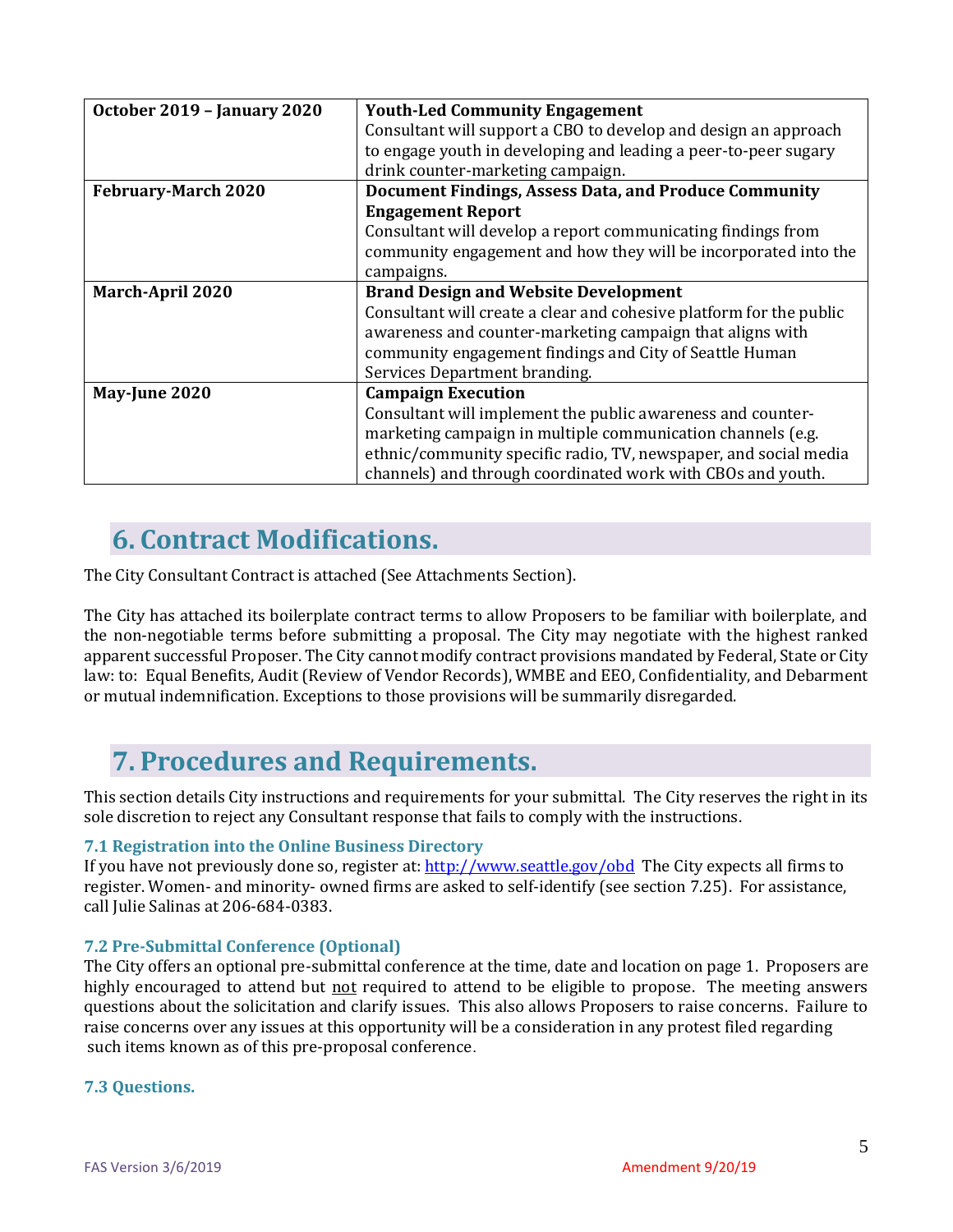Proposers may email questions to the Procurement Contact until the deadline stated on page 1. Failure to request clarification of any inadequacy, omission, or conflict will not relieve the Consultant of responsibilities under any subsequent contract. It is the responsibility of the interested Consultant to assure they receive responses to Questions if any are issued.

#### **7.4 Changes to the RFP/RFQ.**

The City may make changes to this RFP if, in the sole judgment of the City, the change will not compromise the City's objectives in this solicitation. Any change to this RFP will be made by formal written addendum issued by the City and shall become part of this RFP.

#### **7.5 Receiving Addenda and/or Question and Answers.**

It is the obligation and responsibility of the Consultant to learn of addenda, responses, or notices issued by the City. Some third-party services independently post City of Seattle solicitations on their websites. The City does not guarantee that such services have accurately provided all the information published by the City.

All submittals sent to the City may be considered compliant with or without specific confirmation from the Consultant that any and all addenda was received and incorporated into your response. However, the Funding Process Coordinator reserves the right to reject any submittal that does not fully incorporate Addenda that is critical to the project.

#### **7.6 Proposal Submittal.**

- a. Proposals must be received by the City no later than the date and time on page 1 except as revised by Addenda.
- b. All pages are to be numbered sequentially, and closely follow the requested formats.
- c. The City has page limits specified in the Response Format Section 8. Any pages that exceed the page limit will be excised from the document for purposes of evaluation.
- d. The submitter has full responsibility to ensure the response arrives at the City within the deadline. A response delivered after the deadline may be rejected unless waived as immaterial by the City given specific fact-based circumstances.

#### **7.7 Hard Copy Submittal.**

Delivery is to the location specified on Page 2, Table 2.

Submit one (1) hard copy or one (1) electronic copy of the response. The City will not accept Fax or USB drives as originals in lieu of paper or electronic e-mail copy submittals.

- a. Hard-copy responses should be in a sealed envelope, clearly marked and addressed with the City contact person's name and RFP name. If submittals are not clearly marked, the Proposer risks the response being misplaced and not properly delivered or date/time stamped.
- b. The Submittal may be hand-delivered or otherwise be received by the Funding Process Coordinator at the address provided, by the submittal deadline*.* Delivery errors will result without careful attention to the proper address.
- c. Do not use plastic or vinyl binders or folders. The City encourages you to use fully 100% recycled stock.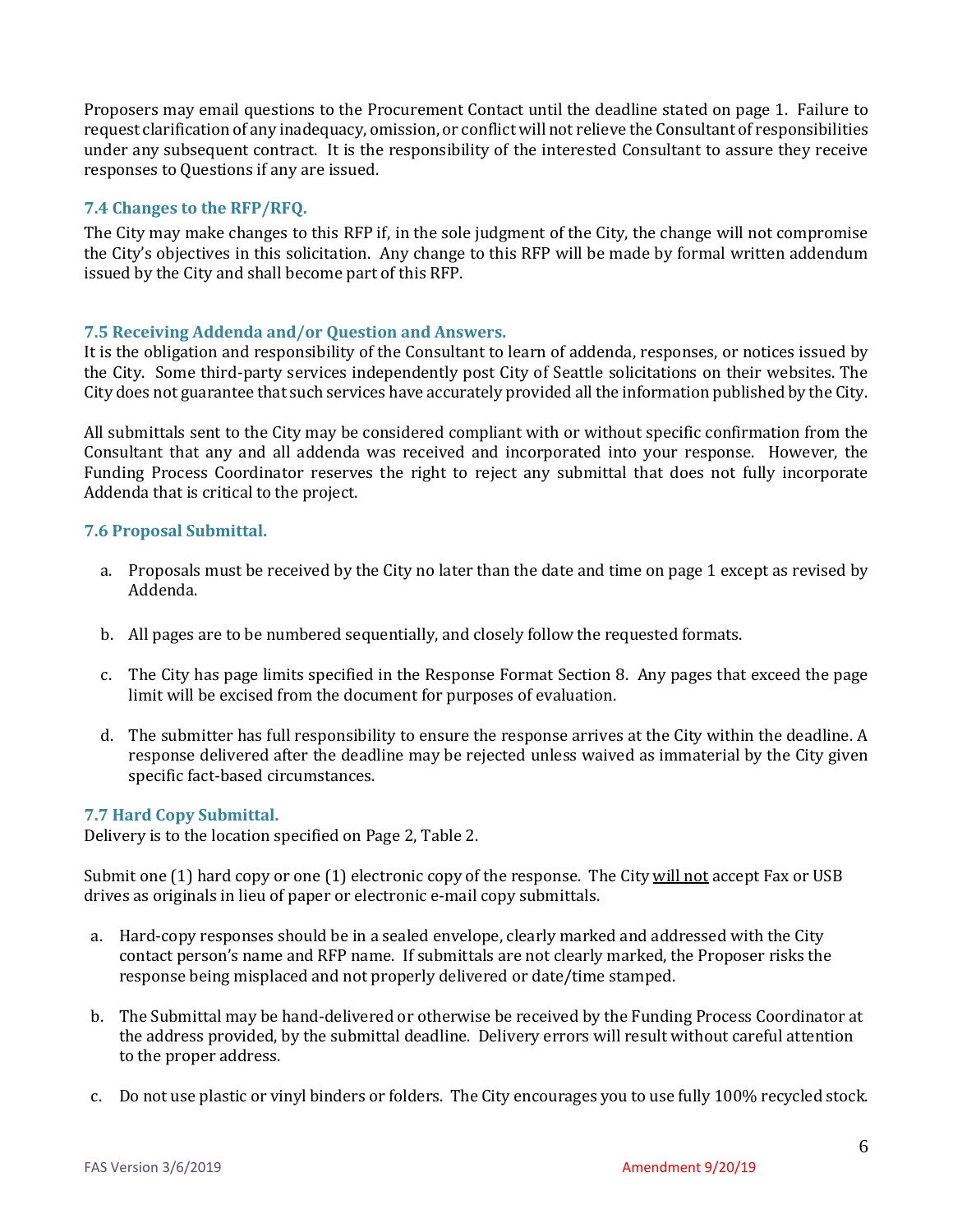#### **7.8 Electronic Submittal.**

The City allows and will accept an electronic submittal in lieu of an official paper submittal.

- a. The electronic submittal is e-mailed to the Funding Process Coordinator (see page 2), by the submittal deadline (Procurement Schedule, Table 1, Page 1 or as otherwise amended).
- b. Title the e-mail: Seattle Sweetened Beverage Tax Public Awareness & Counter-Marketing Campaign Proposal so it won't be lost in an e-mail stream.
- c. A confirmation email noting receipt of proposal will be sent.
- d. Any risks associated with an electronic submittal are borne by the Proposer.
- e. The City's e-mail system will typically allow documents up to 20 Megabytes.
- f. If the Proposer also submits a hard-copy, the hard copy has precedence.

#### **7.9 Proposer Responsibility to Provide Full Response.**

It is the Proposer's responsibility to respond in a manner that does not require interpretation or clarification by the City. The Proposer is to provide all requested materials, forms and information. The Proposer is to ensure the materials submitted properly and accurately reflect the Proposer's offering. During scoring and evaluation (prior to interviews if any), the City will rely upon the submitted materials and shall not accept materials from the Proposer after the RFP deadline; this does not limit the City's right to consider additional information (such as references that are not provided by the Proposer but are known to the City, or past City experience with the consultant), or to seek clarifications as needed.

#### **7.10 Prohibited Contacts.**

Proposers shall not interfere in any way to discourage other potential and/or prospective proposers from proposing or considering a proposal process. Prohibited contacts includes but is not limited to any contact, whether direct or indirect (i.e. in writing, by phone, email or other, and by the Proposer or another person acting on behalf of the Proposer) to a likely firm or individual that may discourage or limit competition. If such activity is evidenced to the satisfaction and in sole discretion of the City department, the Proposer that initiates such contacts may be rejected from the process.

#### **7.11 License and Business Tax Requirements.**

The Consultant must meet all applicable licensing requirements immediately after contract award or the City may reject the Consultant. Companies must license, report and pay revenue taxes for the Washington State business License (UBI#) and Seattle Business License, if required by law. Carefully consider those costs before submitting an offer, as the City will not separately pay or reimburse such costs.

#### **Seattle Business Licensing and associated taxes.**

- a. If you have a "physical nexus" in the city, you must obtain a Seattle Business license and pay all taxes due before the Contract can be signed.
- b. A "physical nexus" means you have physical presence, such as: a building/facility/employee(s) in Seattle, you make sales trips into Seattle, your own company drives into Seattle for product deliveries, and/or you conduct service work in Seattle (repair, installation, service, maintenance work, on-site consulting, etc.).
- c. We provide a Consultant Questionnaire Form in our submittal package items later in this RFP, and it will ask you to specify if you have "physical nexus".
- d. All costs for any licenses, permits and Seattle Business License taxes owed shall be borne by the Consultant and not charged separately to the City.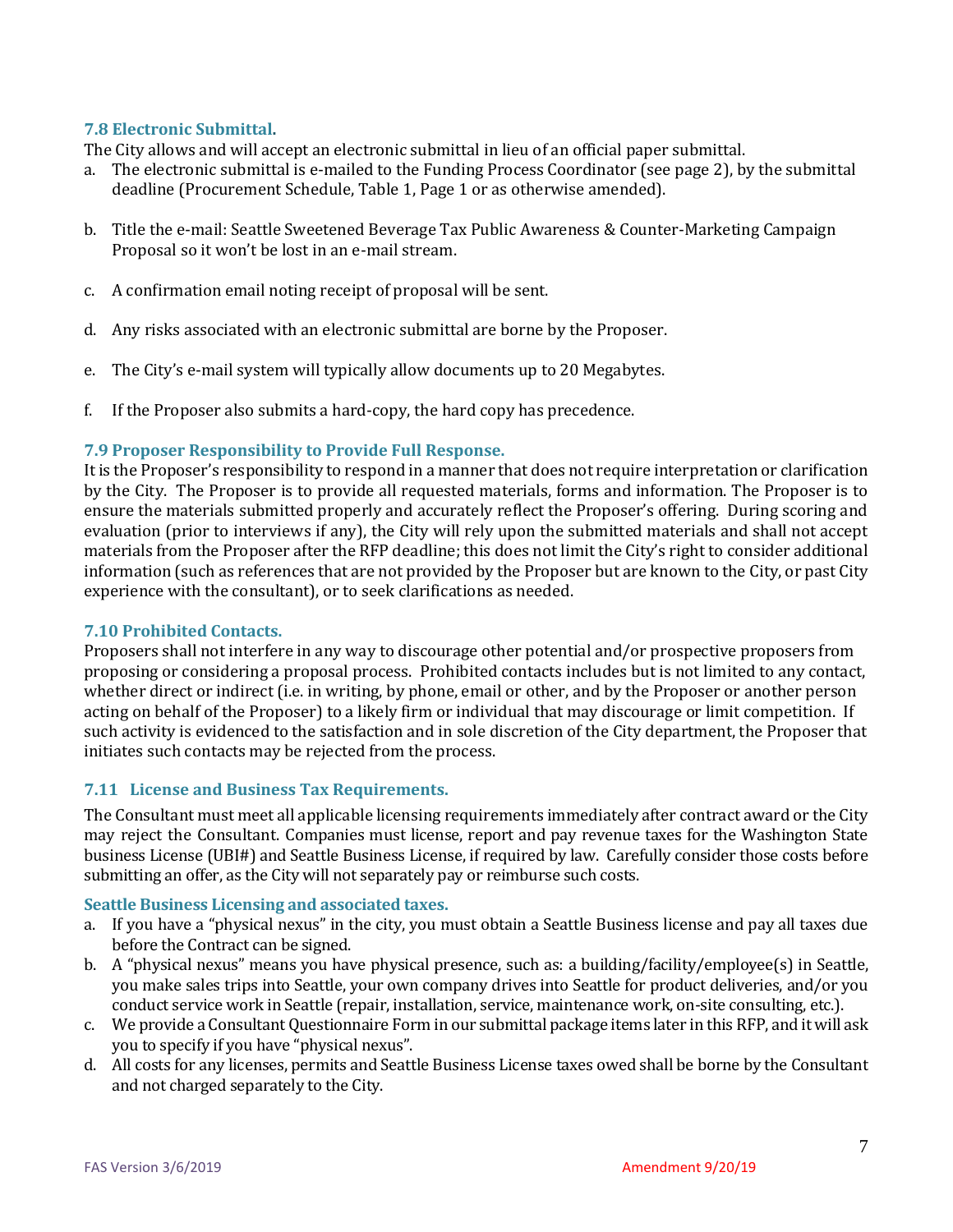- e. The apparent successful Consultant(s) must immediately obtain the license and ensure all City taxes are current, unless exempted by City Code due to reasons such as no physical nexus. Failure to do so will cause rejection of the submittal.
- f. The City of Seattle Application for a Business License and additional licensing information can be found this page here: <http://www.seattle.gov/licenses/get-a-business-license>
- g. You can find Business License Application help here: [http:/www.seattle.gov/licenses/get-a-business](http://www.seattle.gov/licenses/get-a-business-license/license-application-help)[license/license-application-help](http://www.seattle.gov/licenses/get-a-business-license/license-application-help)
- h. Self-Filing You can pay your license and taxes on-line using a credit card [www.seattle.gov/self/](http://www.seattle.gov/self/)
- i. For Questions and Assistance, call the Revenue and Consumer Protection (RCP) office which issues business licenses and enforces licensing requirements. The general e-mail is rea@seattle.gov. The main phone is 206-684-8484.
- j. The licensing website i[s http://www.seattle.gov/licenses](http://www.seattle.gov/licenses)
- k. If a business has extraordinary balances due on their account that would cause undue hardship to the business, the business can contact the License and Tax Administration office at [tax@seattle.gov](mailto:tax@seattle.gov) to request additional assistance.
- l. Those holding a City of Seattle Business license may be required to report and pay revenue taxes to the City. Such costs should be carefully considered by the Consultant prior to submitting your offer. When allowed by City ordinance, the City will have the right to retain amounts due at the conclusion of a contract by withholding from final invoice payments.

**7.12 State Business Licensing.** Before the contract is signed, you must have a State of Washington business license (a "Unified Business Identifier" known as a UBI#). If the State of Washington has exempted your business from State licensing (some foreign companies are exempt and sometimes, the State waives licensing because the company has no physical presence in the State), then submit proof of that exemption to the City. All costs for any licenses, permits and associated tax payments due to the State because of licensing shall be borne by the Consultant and not charged separately to the City. Instructions and applications are at <http://bls.dor.wa.gov/file.aspx>and the State of Washington Department of Revenue is available at 1-800-647- 7706.

#### **7.13 Federal Excise Tax**.

The City is exempt from Federal Excise Tax.

#### **7.14 No Guaranteed Utilization.**

The City does not guarantee utilization of any contract(s) awarded through this RFP process. The solicitation may provide estimates of utilization; such information is for Consultant convenience and not a usage guarantee. The City reserves the right to issue multiple or partial awards, and/or to order work based on City needs. The City may turn to other appropriate contract sources or supplemental contracts to obtain these same or similar services. The City may re-solicit for new additions to the Consultant pool. Use of such supplemental contracts does not limit the right of the City to terminate existing contracts for convenience or cause.

#### **7.15 Expansion Clause**.

The contract limits expansion of scope and new work not expressly provided for within the RFP.

Expansion for new work (work not specified within the original Scope of Work Section of this Agreement, and/or not specified in the original RFP as intended work for the Agreement) must comply with the following: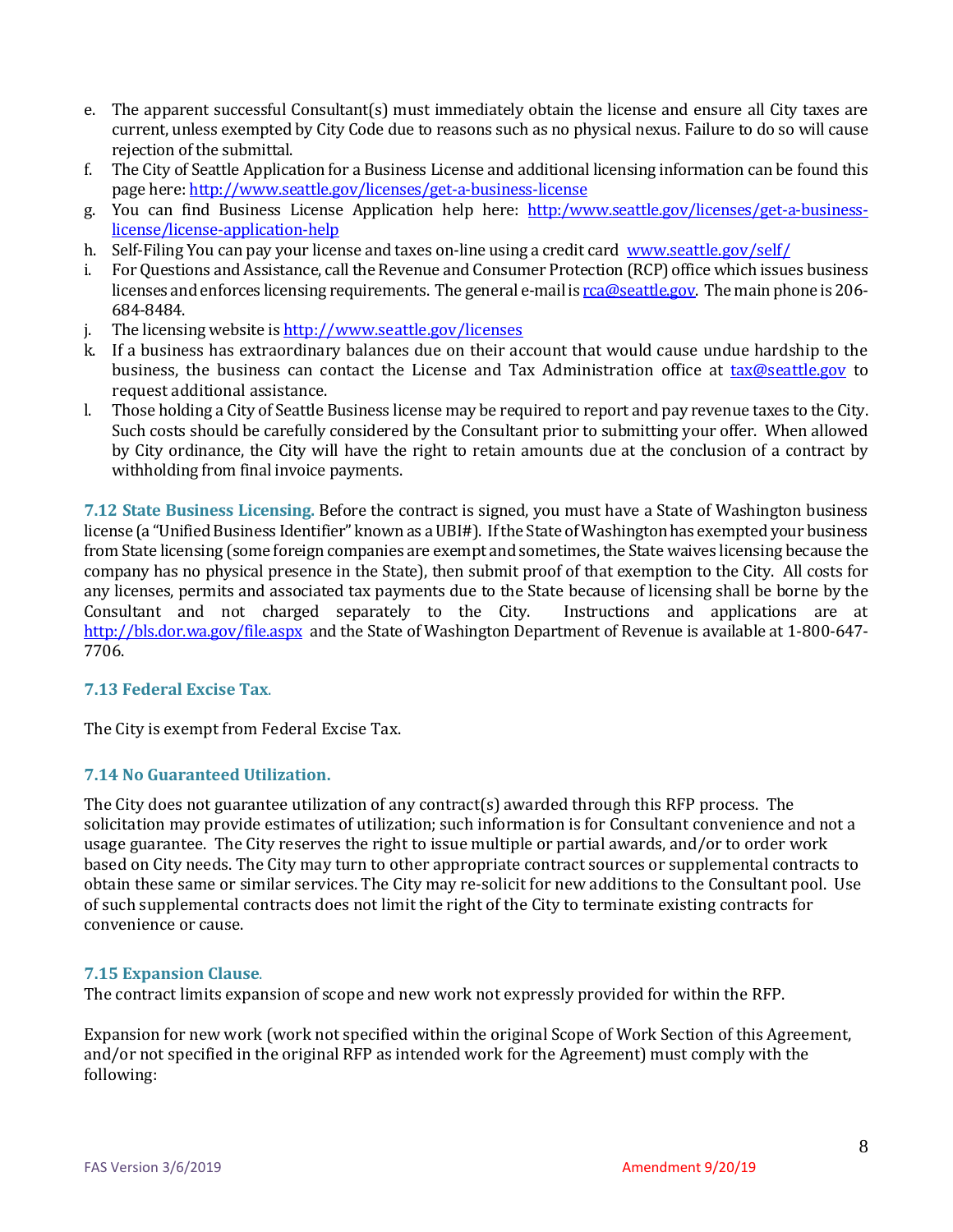(a) New work is not reasonable to solicit separately; (b) is for reasonable purpose; (c) was not reasonably known by the City or Consultant at time of solicitation or was mentioned as a possibility in the solicitation (i.e. future phases of work, or a change in law); (d) is not significant enough to be regarded as an independent body of work; (e) would not attract a different field of competition; and (f) does not change the identity or purpose of the Agreement.

The City may make exceptions for immaterial changes, emergency or sole source conditions, or other situations required in City opinion. Certain changes are not subject to these limitations, such as additional phases of work anticipated during solicitation, time extensions, and work orders issued on an on-call contract. Expansion must be mutually agreed and issued by the City through written Addenda. New work performed before an authorizing amendment may not be eligible for payment.

The City reserves the right to independently solicit and award any new work to another firm when deemed appropriate or required by City policy.

#### **7.16 Effective Dates of Offer.**

Solicitation responses are valid until the City completes award. Should any Proposer object to this condition, the Proposer must object prior to the Q&A deadline on page 1.

#### **7.17 Cost of Preparing Proposals.**

The City is not liable for costs incurred by the Proposer to prepare, submit and present proposals, interviews and/or demonstrations.

#### **7.18 Readability.**

The City's ability to evaluate proposals is influenced by the organization, detail, comprehensive material and readable format of the response.

#### **7.19 Changes or Corrections to Proposal Submittal.**

Prior to the submittal due date, a Consultant may change its proposal, if initialed and dated by the Consultant. No changes are allowed after the closing date and time.

#### **7.20 Errors in Proposals.**

Proposers are responsible for errors and omissions in their proposals. No error or omission shall diminish the Proposer's obligations to the City.

#### **7.21 Withdrawal of Proposal.**

A submittal may be withdrawn by written request of the submitter.

#### **7.22 Rejection of Proposals.**

The City may reject any or all proposals with no penalty. The City may waive immaterial defects and minor irregularities in any submitted proposal.

#### **7.23 Incorporation of RFP/RFQ and Proposal in Contract.**

This RFP and Proposer's response, including promises, warranties, commitments, and representations made in the successful proposal once accepted by the City, are binding and incorporated by reference in the City's contract with the Proposer.

#### **7.24 Independent Contractor.**

The Consultant works as an independent contractor. The City will provide appropriate contract management, but that does not constitute a supervisory relationship to the consultant. Consultant workers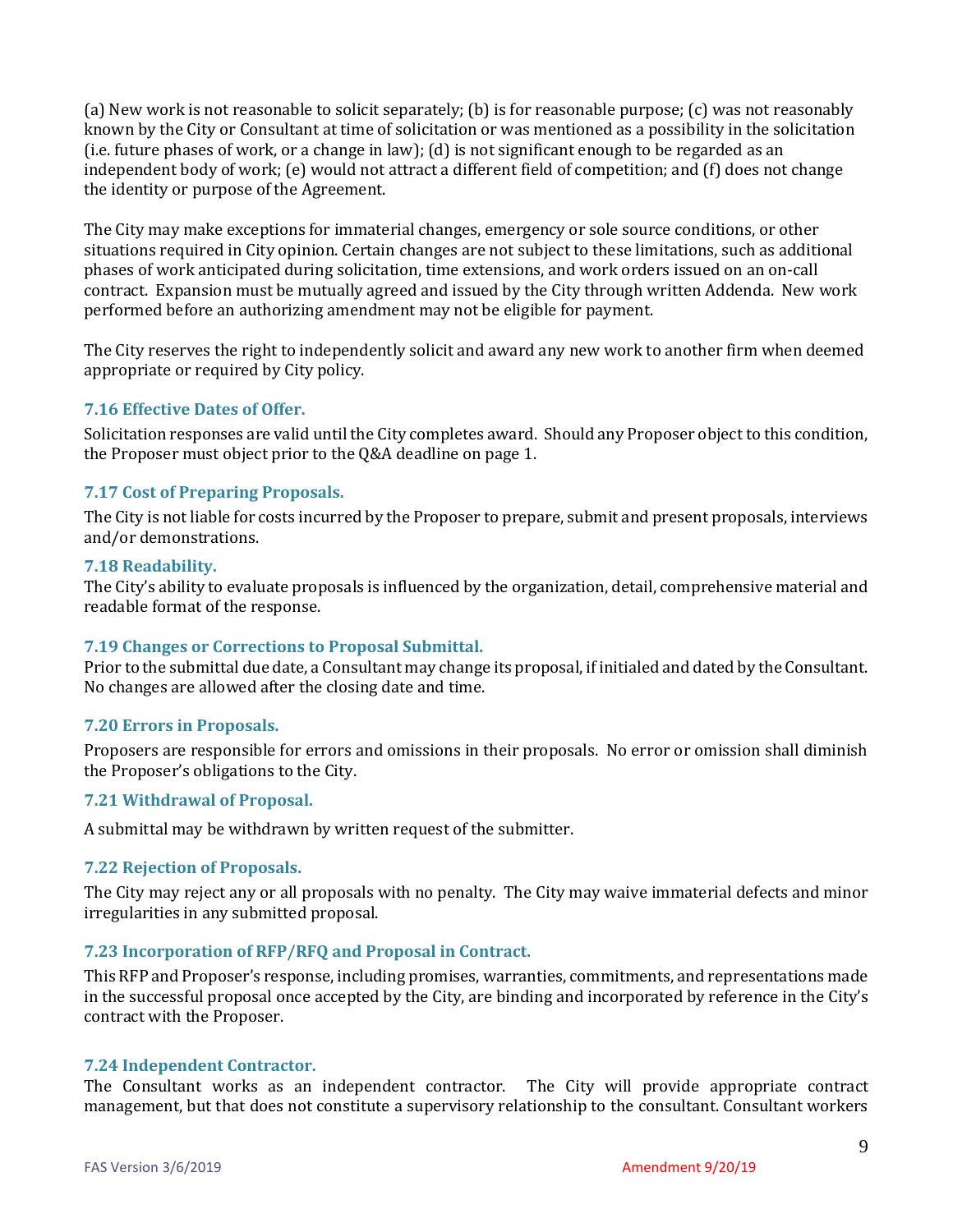are prohibited from supervising City employees or from direct supervision by a City employee. Prohibited supervision tasks include conducting a City of Seattle Employee Performance Evaluation, preparing and/or approving a City of Seattle timesheet, administering employee discipline, and similar supervisory actions.

Contract workers shall not be given City office space unless expressly provided for below, and in no case shall such space be provided for over 36 months without specific authorization from the City.

The City will not provide space in City offices for performance of this work. Consultants will perform most work from their own office space or the field.

#### **7.25 Equal Benefits.**

Seattle Municipal Code Chapter 20.45 (SMC 20.45) requires consideration of whether Proposers provide health and benefits that are the same or equivalent to the domestic partners of employees as to spouses of employees, and of their dependents and family members. The Consultant Questionnaire requested in the Submittal instructions includes materials to designate your equal benefits status.

**Note to Project Manager:** This provision may change depending on the funding source of the project. For instance, if you have a Federal Transit Administration (FTA) funded project, Disadvantaged Business Enterprise (DBE) Requirements will apply in lieu of WMBE. Make sure you include all the appropriate requirements in your federally funded contracts.

#### **7.26 Women and Minority Subcontracting.**

The Mayor's Executive Order and City ordinance require the maximum practicable opportunity for successful participation of minority and women-owned subcontracts. All proposers must agree to SMC Chapter 20.42, and seek meaningful subconsultant opportunities with WMBE firms. The City requires a plan for including minority- and women-owned firms, which becomes a material part of the contract. The Plan must be responsive in the opinion of the City, which means a meaningful and successful search and commitments to include WMBE firms for subcontracting work. They City reserves the right to improve the Plan with the winning Consultant before contract execution. Consultants should use selection methods and strategies sufficiently effective for successful WMBE participation. At City request, Consultants must furnish evidence such as copies of agreements with WMBE subconsultants either before contract execution or during contract performance. The winning Consultant must request written approval for changes to the Inclusion Plan once it is agreed upon. This includes changes to goals, subconsultant awards and efforts.

WMBE firms need not be state certified to meet the City's WMBE definition. The City defines WMBE firms as at least 51% (percent) owned by women and/or minority. To be recognized as a WMBE, register on the City's [Online Business Directory.](http://www.seattle.gov/city-purchasing-and-contracting/online-business-directory) Federally funded transportation projects require a Disadvantaged Business Enterprises (DBE) program; for that program, firms must be certified by the [Washington State Office of](http://www.omwbe.wa.gov/certification/certification_dbe.shtml)  [Minority and Women Business Enterprises \(OMWBE\).](http://www.omwbe.wa.gov/certification/certification_dbe.shtml)

#### **7.27 Insurance Requirements.**

Any special insurance requirements are provided as an Attachment. If attached, provide proof of insurance and additional insured endorsement policy language to the City before Contract execution. The apparent successful Proposer must promptly provide proof of insurance to the City upon receipt of the notice of intent to award.

Consultants are encouraged to immediately contact their Broker to begin preparation of the required insurance documents, if the Consultant is selected as a finalist. Proposers may elect to provide the requested insurance documents within their Proposal.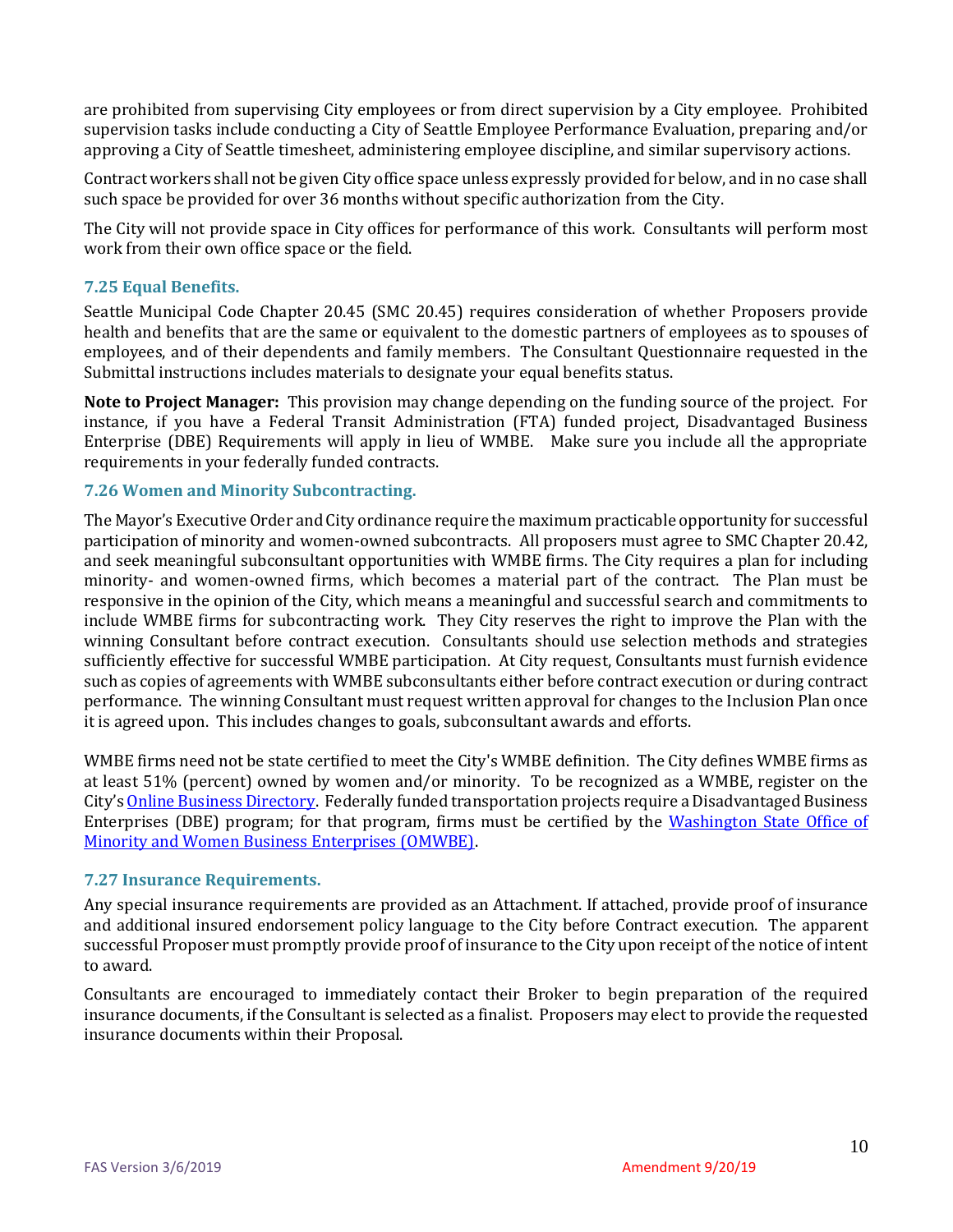#### **7.28 Proprietary Materials.**

*The State of Washington's Public Records Act (Release/Disclosure of Public Records) Under Washington State Law (reference RCW Chapter 42.56, the Public Records Act) all materials received or created by the City of Seattle are considered public records. These records include but are not limited to bid or proposal submittals, agreement documents, contract work product, or other bid material.*

The State of Washington's Public Records Act requires that public records must be promptly disclosed by the City upon request unless that RCW or another Washington State statute specifically exempts records from disclosure. Exemptions are narrow and explicit and are listed in Washington State Law (Reference RCW 42.56 and RCW 19.108).

Bidders/proposers must be familiar with the Washington State Public Records Act and the limits of record disclosure exemptions. For more information, visit the Washington State Legislature's website at [http://app.leg.wa.gov/rcw/default.aspx?cite=42.56.](http://app.leg.wa.gov/rcw/default.aspx?cite=42.56)

If you have any questions about disclosure of the records you submit with your bid, contact the Procurement Contact named in this document.

#### *Marking Your Records Exempt from Disclosure (Protected, Confidential, or Proprietary)*

As mentioned above, all City of Seattle offices ("the City") are required to promptly make public records available upon request. However, under Washington State Law some records or portions of records are considered legally exempt from disclosure and can be withheld. A list and description of records identified as exempt by the Public Records Act can be found in RCW 42.56 and RCW 19.108.

If you believe any of the records you are submitting to the City as part of your bid/proposal or contract work products, are exempt from disclosure you can request that they not be released before you receive notification. To do so you must complete the City Non-Disclosure Request Form ("the Form") provided by the City (see page 4 on the Consultant Questionnaire) and very clearly and specifically identify each record and the exemption(s) that may apply. (If you are awarded a City contract, the same exemption designation will carry forward to the contract records.)

The City will not withhold materials from disclosure simply because you mark them with a document header or footer, page stamp, or a generic statement that a document is non-disclosable, exempt, confidential, proprietary, or protected. Do not identify an entire page as exempt unless each sentence is within the exemption scope; instead, identify paragraphs or sentences that meet the specific exemption criteria you cite on the Form. Only the specific records or portions of records properly listed on the Form will be protected and withheld for notice. All other records will be considered fully disclosable upon request.

If the City receives a public disclosure request for any records you have properly and specifically listed on the Form, the City will notify you in writing of the request and will postpone disclosure. While it is not a legal obligation, the City, as a courtesy, will allow you up to ten business days to file a court injunction to prevent the City from releasing the records (reference RCW 42.56.540). If you fail to obtain a Court order within the ten days, the City may release the documents.

The City will not assert an exemption from disclosure on your behalf. If you believe a record(s) is exempt from disclosure you are obligated to clearly identify it as such on the Form and submit it with your solicitation. Should a public record request be submitted to City Purchasing for that record(s), you can then seek an injunction under RCW 42.56 to prevent release. By submitting a bid document, the bidder acknowledges this obligation; the proposer also acknowledges that the City will have no obligation or liability to the proposer if the records are disclosed.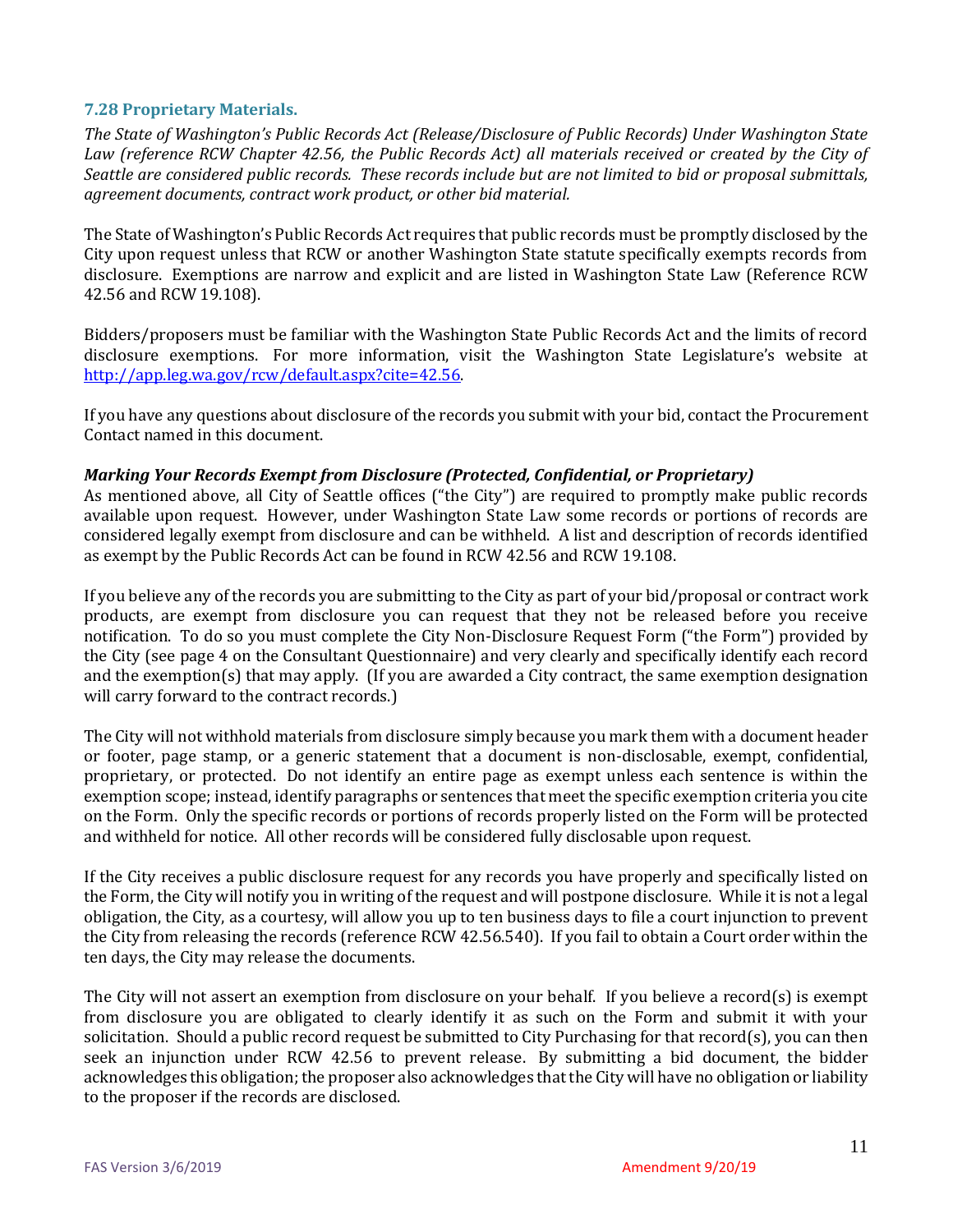#### *Requesting Disclosure of Public Records*

The City asks bidders and their companies to refrain from requesting public disclosure of bids until an intention to award is announced. This measure is intended to protect the integrity of the solicitation process particularly during the evaluation and selection process or in the event of a cancellation or resolicitation. With this preference stated, the City will continue to be responsive to all requests for disclosure of public records as required by State Law. If you do wish to make a request for records, visit [https://www.seattle.gov/public-records/public-records-request-center.](https://www.seattle.gov/public-records/public-records-request-center)

#### **7.29 Ethics Code.**

Familiarize yourself with the City Ethics code: [http://www.seattle.gov/ethics/etpub/et\\_home.htm.](http://www.seattle.gov/ethics/etpub/et_home.htm) For an in depth explanation of the City's Ethics Code for Contractors, Vendors, Customers and Clients, visit: [http://www.seattle.gov/ethics/etpub/faqcontractorexplan.htm.](http://www.seattle.gov/ethics/etpub/faqcontractorexplan.htm) Any questions should be addressed to Seattle Ethics and Elections Commission at 206-684-8500.

#### **No Gifts and Gratuities**.

Consultants shall not directly or indirectly offer anything (such as retainers, loans, entertainment, favors, gifts, tickets, trips, favors, bonuses, donations, special discounts, work, or meals) to any City employee, volunteer or official, if it is intended or may appear to a reasonable person to be intended to obtain or give special consideration to the Consultant. An example of this is giving sporting event tickets to a City employee who is also on the evaluation team of a solicitation to which you submitted or intend to submit. The definition of what a "benefit" would be is broad and could include not only awarding a contract but also the administration of the contract or evaluating contract performance. The rule works both ways, as it also prohibits City employees from soliciting items from Consultants.

#### **Involvement of Current and Former City Employees.**

The Consultant Questionnaire within your submittal documents prompts you to disclose any current or former City employees, official or volunteer that is working or assisting on solicitation of City business or on completion of an awarded contract. Update that information during the contract.

#### **Contract Workers with over 1,000 Hours.**

The Ethics Code applies to Consultant workers that perform over 1,000 cumulative hours on any City contract during any 12-month period. Any such employee must abide by the City Ethics Code. The Consultant is to be aware and familiar with the Ethics Code accordingly.

#### **No Conflict of Interest.**

Consultant (including officer, director, trustee, partner or employee) must not have a business interest or a close family or domestic relationship with any City official, officer or employee who was, is, or will be involved in selection, negotiation, drafting, signing, administration or evaluating Consultant performance. The City shall make sole determination as to compliance.

#### **Campaign Contributions** (**Initiative Measure No. 122)**

Elected officials and candidates are prohibited from accepting or soliciting campaign contributions from anyone having at least \$250,000 in contracts with the City in the last two years or who has paid at least \$5,000 in the last 12 months to lobby the City. See Initiative 122, or call the Ethics Director with questions. For questions about this measure, contact: Polly Grow, Seattle Ethics and Elections, 206-615-1248, or **[polly.grow@seattle.gov](mailto:polly.grow@seattle.gov)**.

#### **7.30 Background Checks and Immigrant Status.**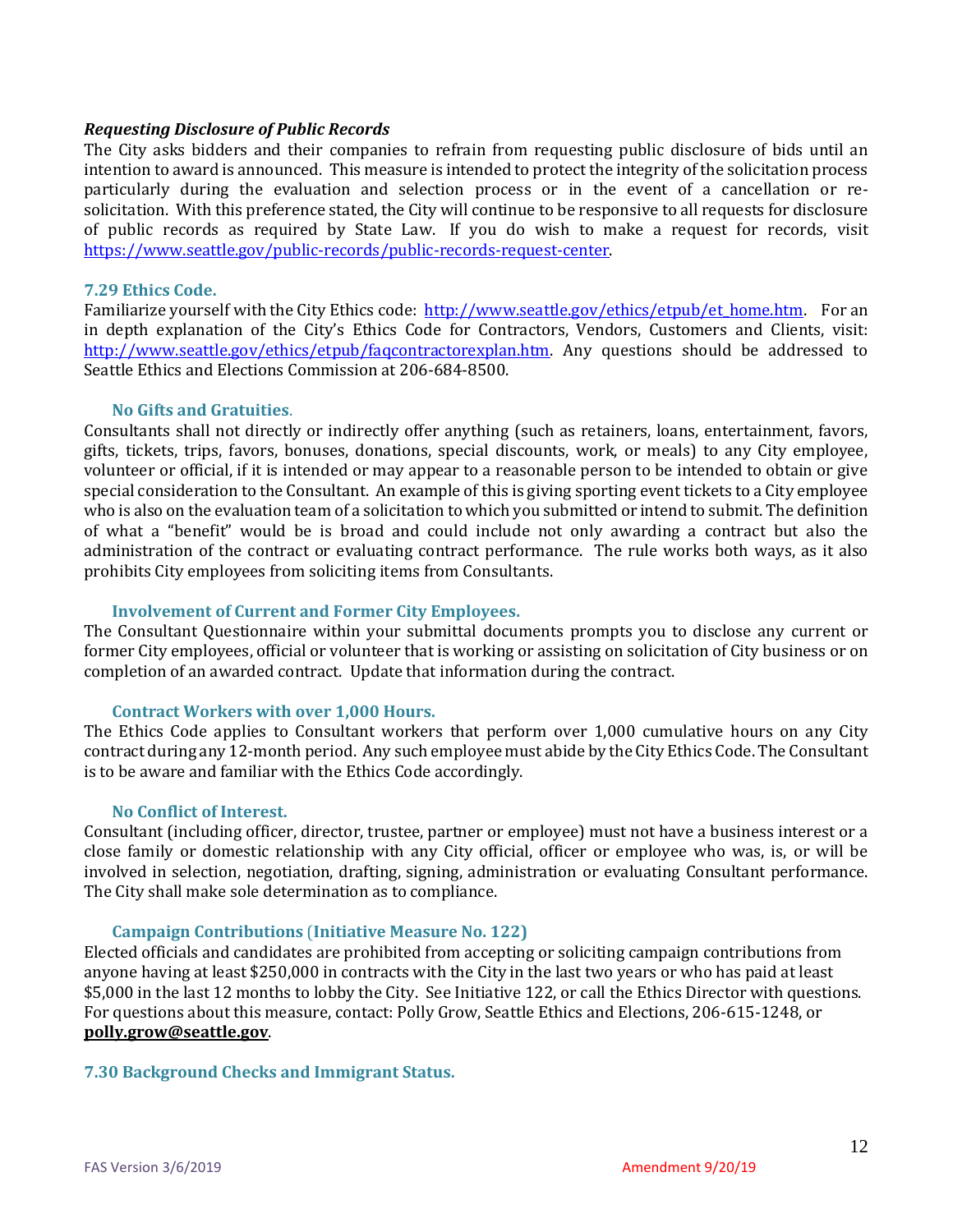The Agency shall maintain written criminal background check policies and procedures that comply with all applicable federal, state and local laws and regulations, and shall keep records demonstrating compliance. Such policies and procedures shall include provisions for screening job applicants and volunteer candidates who may have unsupervised access to vulnerable adults (as defined in RCW 43.43.830) and children under 16 years of age and participants younger than 18 years old. The Agency's criminal background check policies, procedures and records shall be available for review upon request by City staff.

The Agency shall have written personnel policies and procedures for expected professional behavior to include prevention of sexual misconduct for staff working with youth and young adults. The following link is a resource for staff training. The training is available online at <http://www.seattleschools.org/cms/One.aspx?portalId=627&pageId=18626>

#### **7.31 Notification Requirements for Federal Immigration Enforcement Activities.**

Prior to responding to any requests from an employee or agent of any federal immigration agency including the Immigration and Customs Enforcement (ICE), the U.S. Department of Homeland Security (DHS), Homeland Security Investigations (HSI), Enforcement Removal Operations (ERO), Customs and Border Protection (CBP), and U.S. Citizenship and Information Services (USCIS) regarding your City contract, Consultants shall notify the Project Manager immediately.

Such requests include, but are not limited to:

- a. requests for access to non-public areas in City buildings and venues (i.e., areas not open to the public such as staff work areas that require card key access and other areas designated as "private" or "employee only"); or
- b. requests for data or information (written or oral) about workers engaged in the work of this contract or City employees.

No access or information shall be provided without prior review and consent of the City. The Consultant shall request the ICE authority to wait until the Project Manager is able to verify the credentials and authority of the ICE agent and will direct the Consultant on how to proceed.

### <span id="page-12-0"></span>**8. Response Materials and Submittal.**

**Prepare your response as follows. Use the following format and provide all attachments. Response materials shall not exceed 14 pages (1.5 spaced, 12-point font), including Consultant Questionnaire, Proof of Legal Business Name, Minimum Qualifications, Consultant Inclusion Plan, and Non-Disclosure Agreement. Failure to provide all information below on proper forms and in order requested, may cause the City to reject your response.**

#### **1. Mandatory – Cover Letter**

Include a Cover Letter no longer than a single 8.5" x 11" page (1.5 spaced, 12-point font).

#### **2. Mandatory - Proposal Response**:

Applicants must submit: **1. Scope of Work**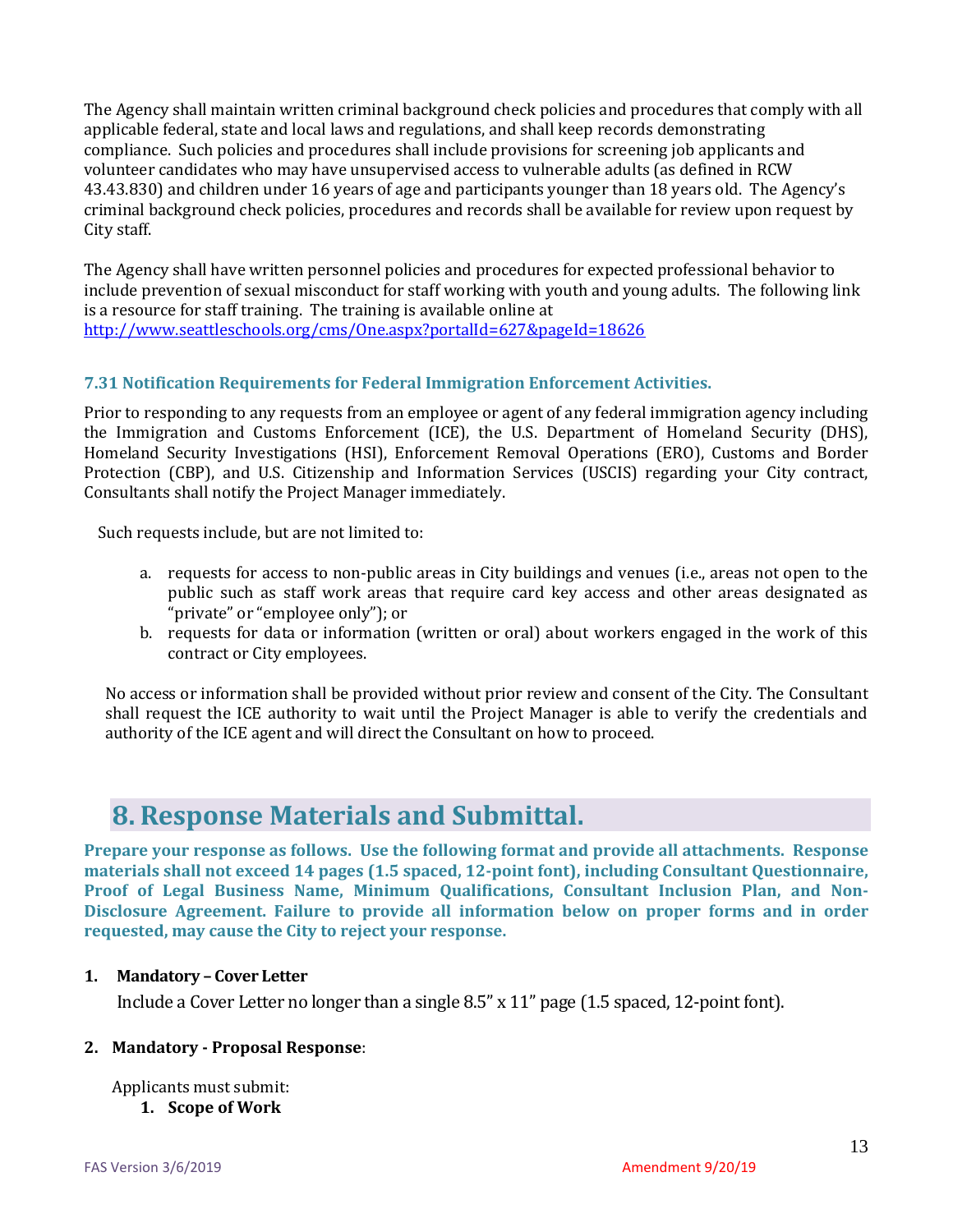Describe the objectives of your agency's proposed campaign. Include a description of the approach to community engagement, brand development, the design and implementation of the public awareness and counter-marketing campaigns, and any integration/synergy between the two campaigns.

When completing this section, please address the following questions:

- a. How will you use community engagement to identify 1) feelings related to the sale of sugary-sweetened beverages (SSBs), 2) barriers target populations experience when receiving information on healthier alternatives to SSBs, 3) culturally appropriate language for the campaign, 4) culturally relevant settings and channels for the campaign, and 5) concepts that do or don't resonate with specific communities?
- b. Who are your community partners? How will your organization incorporate community partners into your campaigns? How will project direction be shared between communications professionals and community partners?
- c. How will you approach diversity in your community engagement? How will your agency engage with target population in your work?
- d. What is your agency's approach to branding? How will you incorporate community voice, particularly those most impacted by the sale of SSBs, in the development of branding, public campaign, and counter-marketing materials?
- e. How will your campaign communicate the social and health consequences of the consumption of SSBs and counter the messages, tactics, and techniques employed by the SSB industry to promote consumption in Black, Latinx, and low-income communities? What are industry marketing tactics that your agency would address and how will you counter them?
- f. What are your agency's proposed communication channels, including any media buys?
- g. What are your agency's anticipated outcomes and metrics- how will you know objectives are attained?

#### **2. Timeline for Completing Scope of Work Within Allotted Budget**

#### **3. Proposed Budget**

Outline services offered--the budget should be split between the Mass-Media Counter-Marketing Campaign and Community/Youth-Led Counter-Marketing. Line items will include, but not be limited to, mass media communications, CBO subcontracts, design/production, social media, research, and stipends for community participation.

We encourage firms to propose a realistic and meaningful scope of work and budget. If a proposed scope of work and budget necessitates flexibility outside the proposed HSD timeline, the Department will negotiate this upon firm selection.

Budget proposals shall be designed with the following considerations in mind:

- 1. In 2019, a minimum of \$236,523 must be spent by the contracted firm, with flexibility for as much as \$473,046 to be spent. the available award amount is up to **\$473,046** to be spent within the 2019 calendar year.
- 2. In 2020**,** HSD's budget for this project is **\$236,523**.

A budget template can be found in the Attachments section on the RFP site.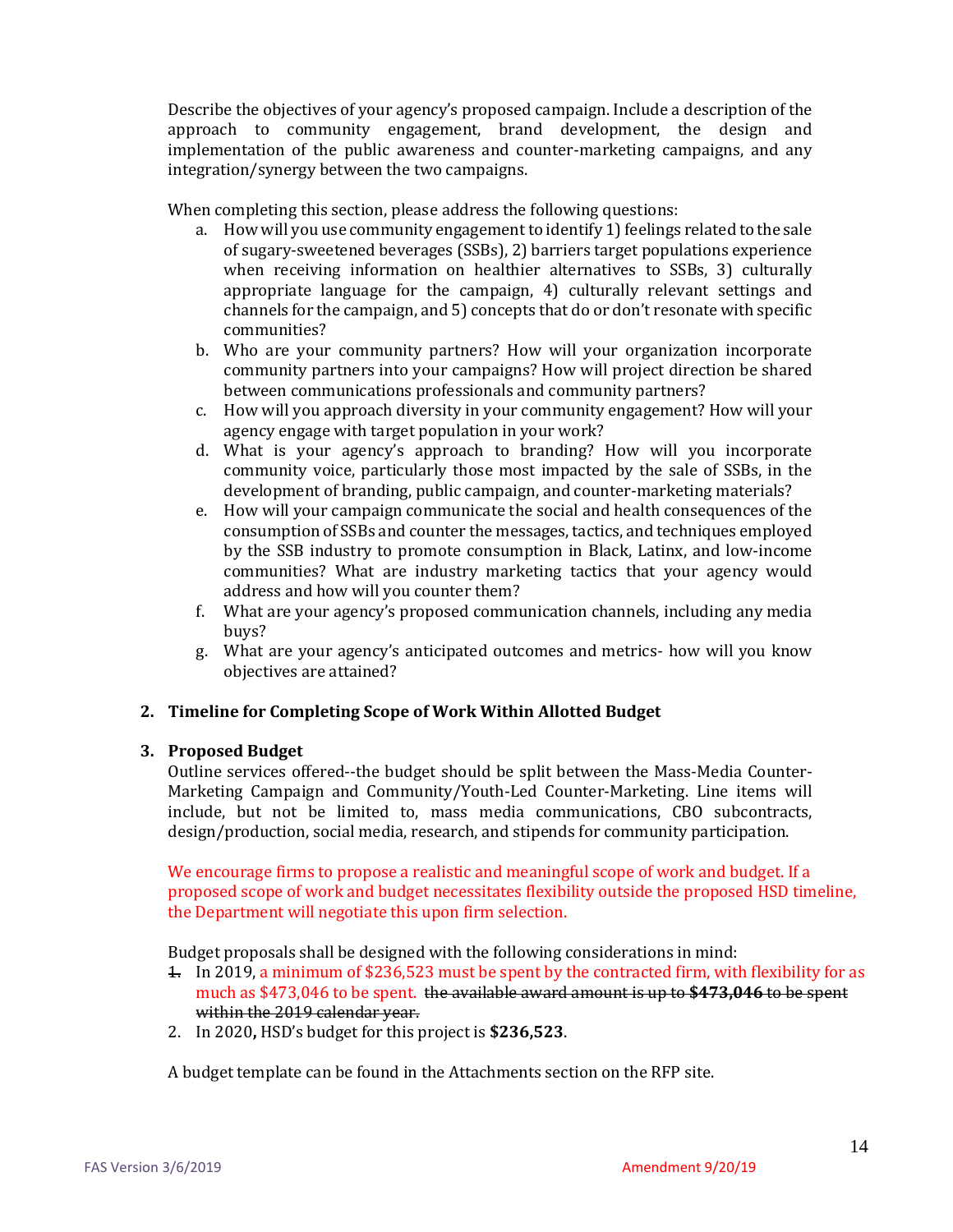#### **Cost and Pricing:**

Do not include contingency or assumptions in your cost proposal. Instead, you may include a separate breakdown for out-of-scope costs, including scope of work, hours and any assumptions for the City to consider in your proposal.

The City may request additional clarification or a breakdown of the hours and costs with the top-ranking proposers.

#### **4. Proposed Project Team Description**

Identify and describe the qualifications of each person proposed for this project. Specify: role, individual experience, experience working together as a team, and cultural competence as it relates to the target population.

#### **5. Relevant Experience**

Provide examples of three projects completed in the last 5 years, including references with complete contact information, that demonstrate the requirements in the rating criteria. Provide a narrative for each that describes the community engagement involved, content and methods of the public awareness or counter marketing campaign, any evaluation findings, and what aspects of the project you're most proud of.

Please include examples of:

- a. Social Media campaigns
- b. Mass Media Campaigns
- c. Community-Based Outreach Campaigns
- d. Public Campaign Marketing Materials (Posters, Transit Campaigns, Websites, etc.)
- e. Public Campaign Messaging and Slogans
- f. Materials for Community Engagement

#### **3. Mandatory - Addenda**

#### 1. **Consultant Questionnaire:**

Submit the following in your response, even if you sent one into the City for previous solicitations:

[http://www.seattle.gov/Documents/Departments/FAS/PurchasingAndContracting/Consu](http://www.seattle.gov/Documents/Departments/FAS/PurchasingAndContracting/Consulting/fas-cpcs-consultant-questionnaire.docx) [lting/fas-cpcs-consultant-questionnaire.docx](http://www.seattle.gov/Documents/Departments/FAS/PurchasingAndContracting/Consulting/fas-cpcs-consultant-questionnaire.docx)

#### **2. Proof of Legal Business Name (if applicable):**

Provide a certificate or documentation from the Secretary of State in which you incorporated that shows your company legal name. Many companies use a "Doing Business As" name or nickname in daily business; the City requires the legal name for your company. When preparing all forms below, use the proper company legal name. Your company's legal name can be verified through the State Corporation Commission in the state in which you were established, which is often located within the Secretary of State's Office for each state. For the State of Washington, see **<http://www.secstate.wa.gov/corps/>**

#### **3. Mandatory – Minimum Qualifications:**

Provide a single page that lists each Minimum Qualification, and exactly how you achieve each minimum qualification. Remember that the determination you have achieved all the minimum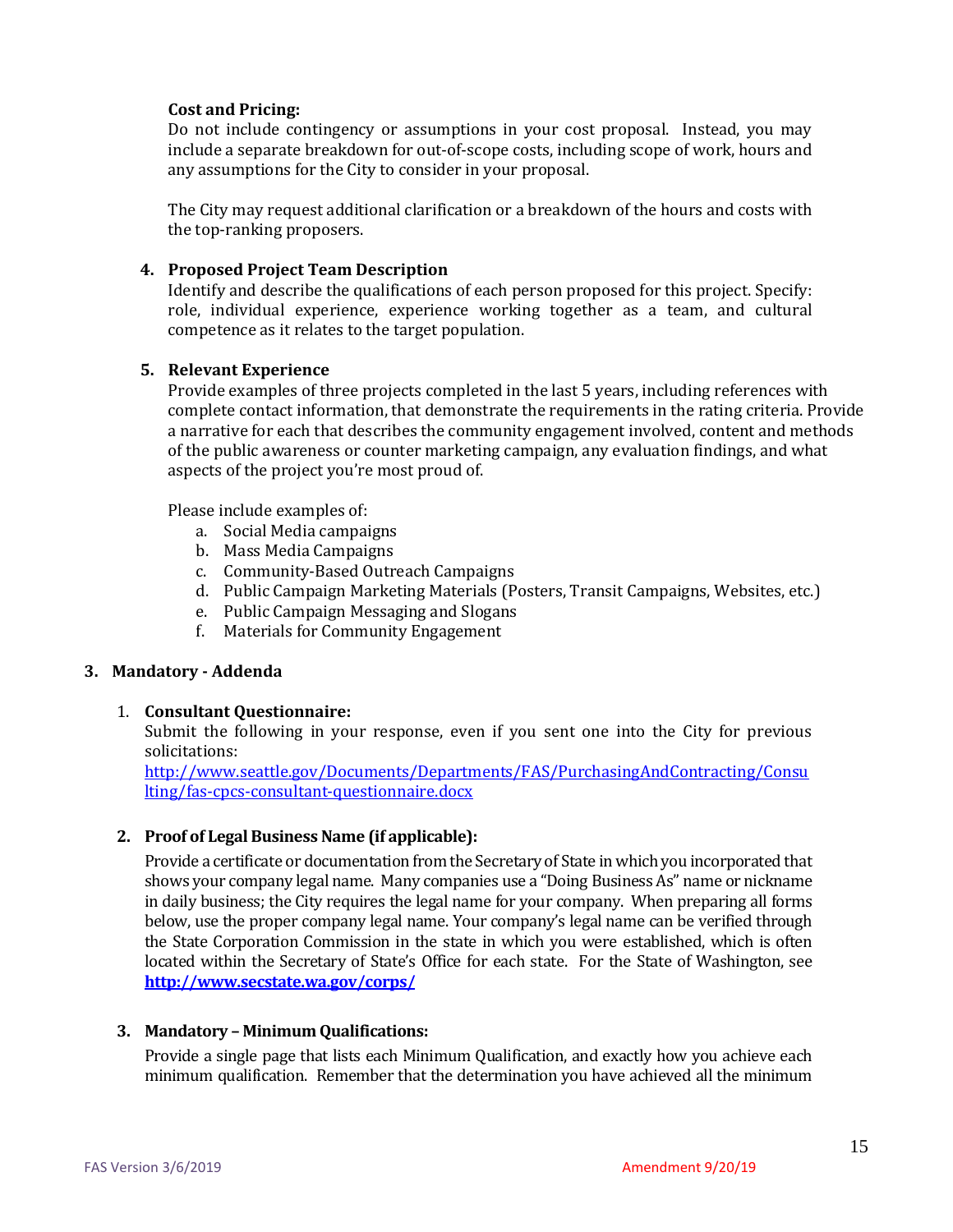qualifications is made from this page. The evaluation committee is not obligated to check references or search other materials to make this decision.

#### 4. **Mandatory – Consultant Inclusion Plan:**

You must submit the following in your response.

Click on the following link to open the Consultant Inclusion Plan: [http://www.seattle.gov/Documents/Departments/FAS/PurchasingAndContracting/WMBE/fas](http://www.seattle.gov/Documents/Departments/FAS/PurchasingAndContracting/WMBE/fas-cpcs-consultant-inclusion-plan.docx)[cpcs-consultant-inclusion-plan.docx](http://www.seattle.gov/Documents/Departments/FAS/PurchasingAndContracting/WMBE/fas-cpcs-consultant-inclusion-plan.docx)

#### **Submittal Checklist.**

**Your response should be packaged with each of the following. This list assists with quality control before submittal of your final package. Addenda may change this list; check any final instructions:**

- 1. Mandatory Cover Letter
- 2. Mandatory Proposal Response (see Proposal Response Section, above).
- 3. Mandatory Addenda

### <span id="page-15-0"></span>**9. Selection Process.**

#### **9.1 Initial Screening**

The City will review responses for responsiveness and responsibility. Those found responsive and responsible based on an initial review shall proceed to Step 2. Equal Benefits, Minimum Qualifications, an Inclusion Plan, satisfactory financial responsibility and other elements are screened in this Step. A significant failure to perform on past City projects may also be considered in determining the responsibility of a firm.

#### **9.2 Proposal Evaluation**

The City will evaluate proposals using the criteria below. Responses will be evaluated, scored and ranked.

#### **Evaluation Criteria:**

| Proposed Delivery of the Scope of Work | 30% |
|----------------------------------------|-----|
| Timeline                               | 10% |
| <b>Proposed Budget</b>                 | 20% |
| Proposed Project Team                  | 15% |
| References/Experience                  | 15% |
| <b>Inclusion Plan</b>                  | 10% |

#### **9.3 Interviews**

The City may interview top ranked firms from the proposal evaluation. If interviews are conducted, rankings of firms shall be determined by the City, using the combined results of interviews and proposal submittals. Consultants invited to interview are to bring the assigned key person(s) named by the Consultant in the Proposal and may bring other key personnel named in the Proposal. The Consultant shall not bring individuals who do not work for the Consultant or are not on the project team without advance authorization by the Procurement Contact. If interviews are conducted, they will be scored out of 100% by a rating panel comprised of members of HSD and others.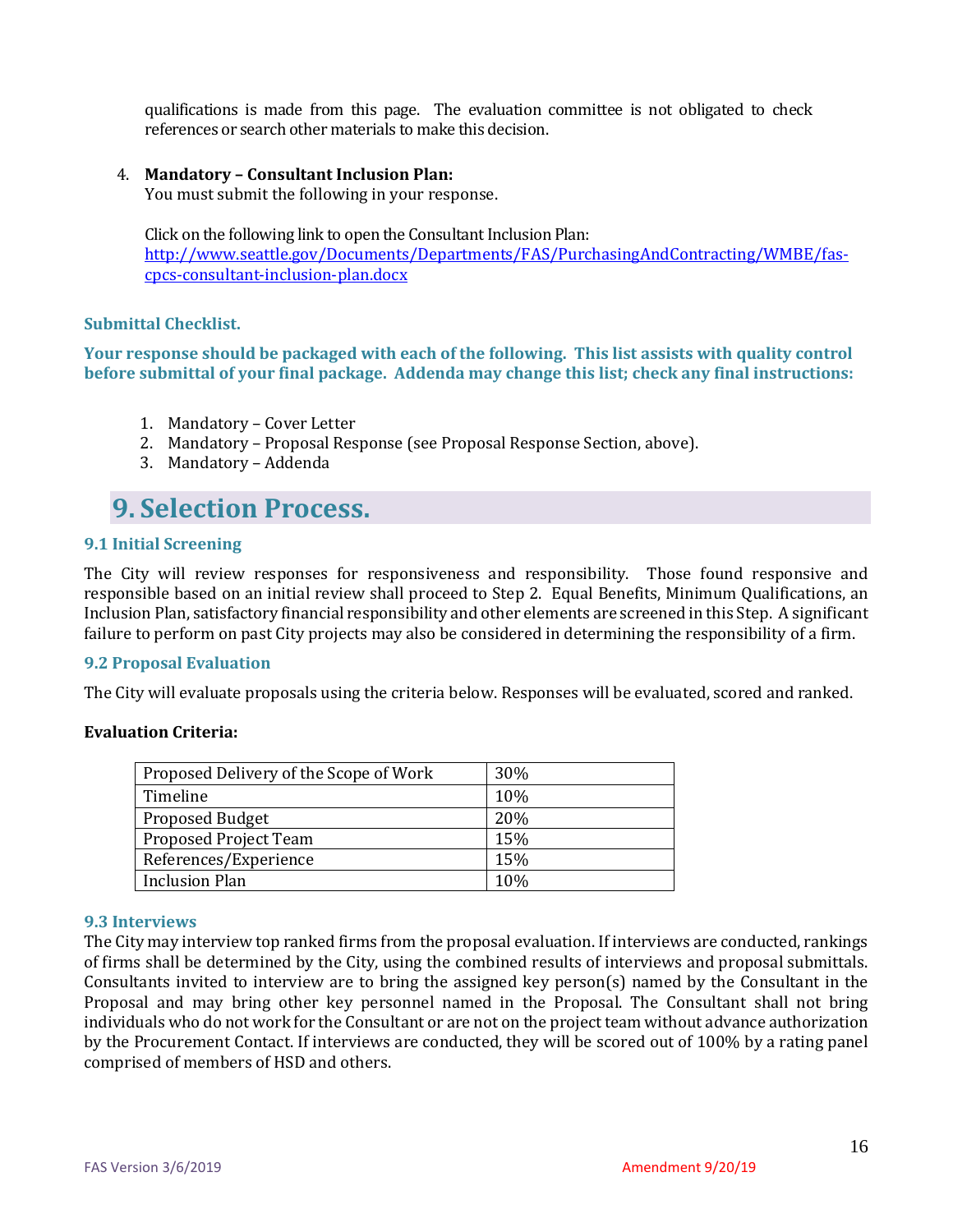#### **9.4 References**

The City may contact one or more references. The City may use references named or not named by the Proposer. The City may also consider the results of performance evaluations issued by the City on past projects.

#### **9.5 Selection**

The City shall select the highest ranked Proposer(s) for award including written proposal and the interview (If applicable). The City reserves the right to make a final selection based on the combined results and/or the overall consensus of the Consultant Evaluation Committee.

#### **9.6 Contract Negotiations**

The City may negotiate elements of the proposal as required to best meet the needs of the City, with the apparent successful Proposer. The City may negotiate any aspect of the proposal or the solicitation. The City does not intend to negotiate the base contract, which has been attached (See Attachments).

#### **9.7 Right to Award to next ranked Consultant.**

If a contract is executed resulting from this solicitation and is terminated within 90-days, the City may return to the solicitation process to award to the next highest ranked responsive Consultant by mutual agreement with such Consultant. New awards thereafter are also extended this right.

#### **9.8 Repeat of Evaluation:**

If no Consultant is selected at the conclusion of all the steps, the City may return to any step in the process to repeat the evaluation with those proposals active at that step. The City shall then sequentially step through all remaining steps as if conducting a new evaluation process. The City reserves the right to terminate the process if no proposals meet its requirements.

### <span id="page-16-0"></span>**10. Award and Contract Execution.**

The Procurement Contact will provide timely notice of an intent to award to all Consultants responding to the Solicitation.

#### **10.1 Protests.**

Interested parties that wish to protest any aspect of this RFP selection process shall provide written notice to the Procurement Contact.

#### **10.2 Protests – City Purchasing and Contracting Services.**

The City has rules to govern the rights and obligations of interested parties that desire to submit a complaint or protest to this process. See the City website at [http://www.seattle.gov/city-purchasing-and](http://www.seattle.gov/city-purchasing-and-contracting/solicitation-and-selection-protest-protocols)[contracting/solicitation-and-selection-protest-protocols](http://www.seattle.gov/city-purchasing-and-contracting/solicitation-and-selection-protest-protocols) . Interested parties have the obligation to know of and understand these rules, and to seek clarification from the City. Note there are time limits on protests, and submitters have final responsibility to learn of results in sufficient time for such protests to be filed in a timely manner.

#### **10.3 Limited Debriefs.**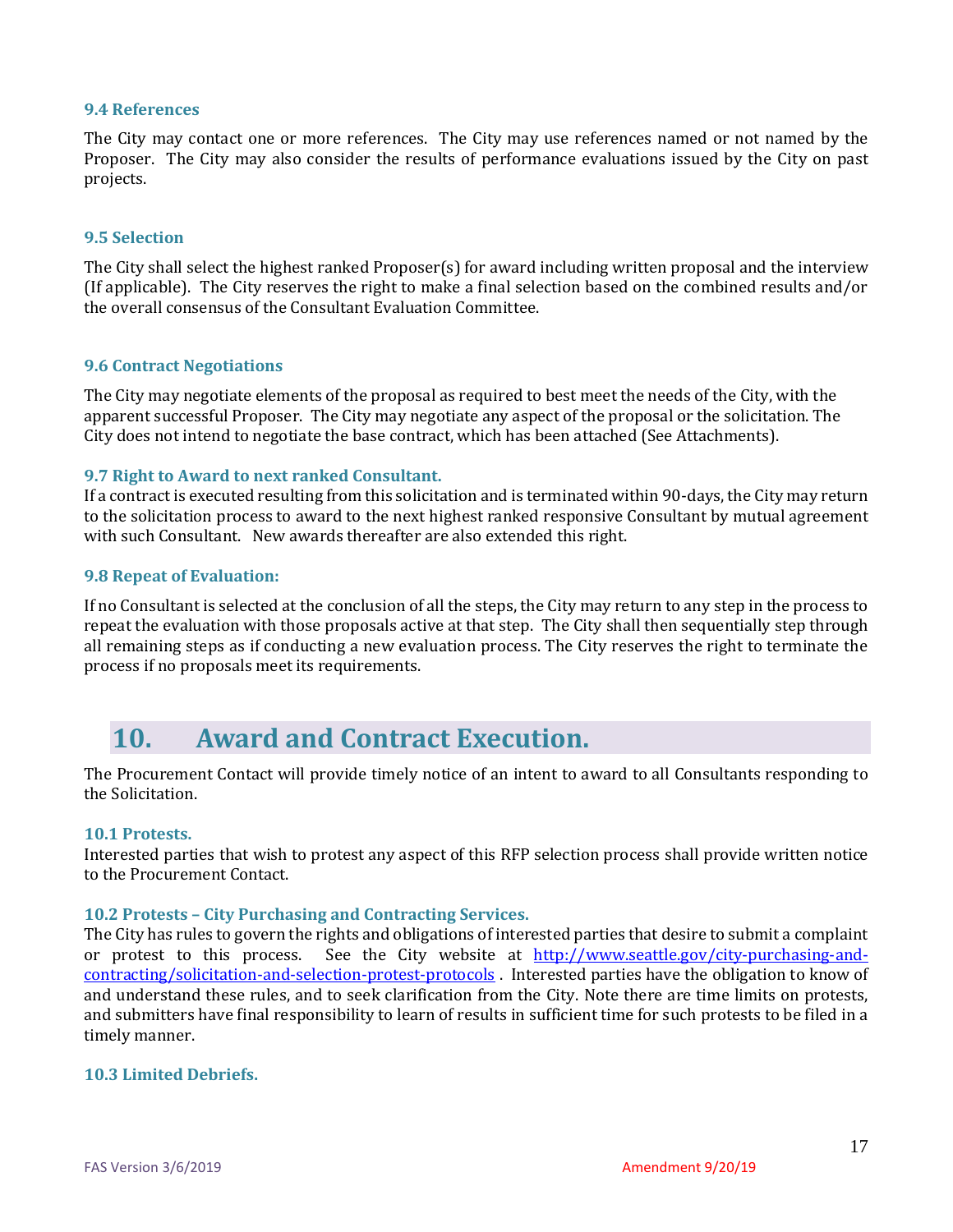The City issues results and award decisions to all bidders. The City provides debriefing on a limited basis for the purpose of allowing bidders to understand how they may improve in future bidding opportunities.

#### **10.4 Instructions to the Apparently Successful Consultant(s).**

The Apparently Successful Consultant(s) will receive an Intent to Award Letter from the Procurement Contact after award decisions are made by the City. The Letter will include instructions for final submittals due prior to execution of the contract.

Once the City has finalized and issued the contract for signature, the Consultant must execute the contract and provide all requested documents within ten (10) business days. This includes attaining a Seattle Business License, payment of associated taxes due, and providing proof of insurance. If the Consultant fails to execute the contract with all documents within the ten (10) day time frame, the City may cancel the award and proceed to the next ranked Consultant, or cancel or reissue this solicitation. Cancellation of an award for failure to execute the Contract as attached may disqualify the firm from future solicitations for this same work.

#### **10.5 Checklist of Requirements Prior to Award**.

The Consultant(s) should anticipate the Letter will require at least the following. Consultants are encouraged to prepare these documents when possible, to eliminate risks of late compliance.

- Seattle Business License is current and all taxes due have been paid.
- State of Washington Business License.
- Evidence of Insurance (if required)
- Special Licenses (if any)

#### **10.6 Taxpayer Identification Number and W-9.**

Unless the Consultant has already submitted a Taxpayer Identification Number and Certification Request Form (W-9) to the City, the Consultant must execute and submit this form prior to the contract execution date.

<http://www.irs.gov/pub/irs-pdf/fw9.pdf>

#### **10.7Insurance Requirements**

Proof of insurance is required, link to Insurance Transmittal Form below.

[http://www.seattle.gov/Documents/Departments/FAS/PurchasingAndContracting/Consulting/fas-city](http://www.seattle.gov/Documents/Departments/FAS/PurchasingAndContracting/Consulting/fas-city-finance-risk-transmittal-consultant-services.docx)[finance-risk-transmittal-consultant-services.docx](http://www.seattle.gov/Documents/Departments/FAS/PurchasingAndContracting/Consulting/fas-city-finance-risk-transmittal-consultant-services.docx)

## **10.8 Standard Consultant Contract Template**

Found here:

[http://www.seattle.gov/Documents/Departments/FAS/PurchasingAndContracting/Consulting/fas-cpcs](http://www.seattle.gov/Documents/Departments/FAS/PurchasingAndContracting/Consulting/fas-cpcs-consultant-standard-roster-consultant-agreement.docx)[consultant-standard-roster-consultant-agreement.docx](http://www.seattle.gov/Documents/Departments/FAS/PurchasingAndContracting/Consulting/fas-cpcs-consultant-standard-roster-consultant-agreement.docx)

### <span id="page-17-0"></span>**11. Attachments.**

All below attachments are linked throughout Consultant Contract and included here for ease of access.

#### **11.[1 Budget Template](file:///J:/YFE_Everyone/YFE_PLANNERS/Food%20&%20Nutrition/2019%20Public%20Awareness%20&%20Counter%20Marketing/Budget%20Template.xlsx)**

#### **11.[2 Consultant Questionnaire & Non-Disclosure Agreement](http://www.seattle.gov/Documents/Departments/FAS/PurchasingAndContracting/Consulting/fas-cpcs-consultant-questionnaire.docx)**